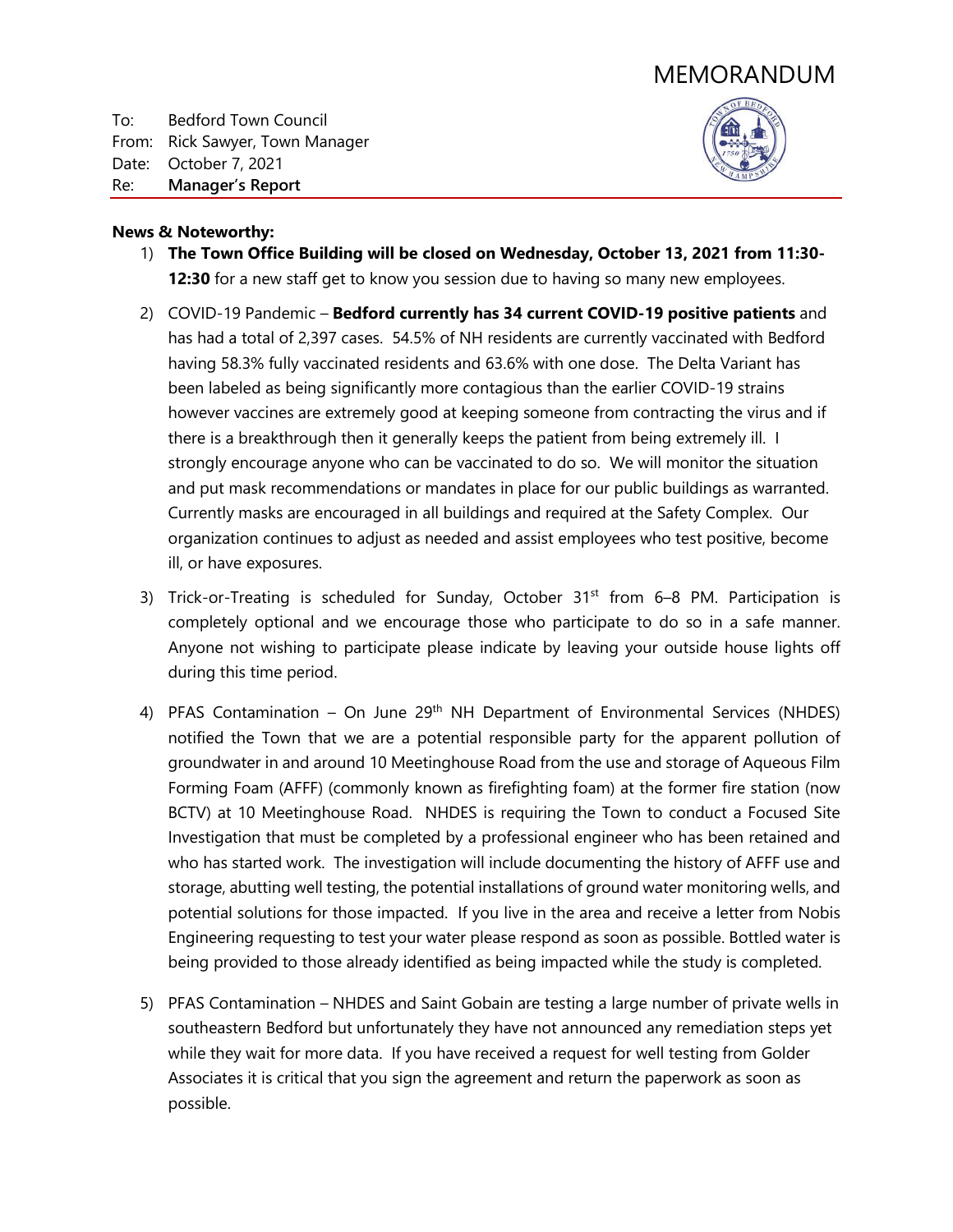6) PFAS Contamination – The DPW team continues to work on a water main extension project for those residents and businesses impacted by PFAS contamination along Bedford Center Road between North Amherst Road and Primary Plaza that are outside of the Saint-Gobain and former Fire Station study areas. A preliminary cost estimate has been developed with Pennichuck Water Works and a request for grant funding through NHDES is being pursued.

**Learn** the

Sounds Fire Sa

eventionweek.org

**ENTION** 

- 7) National Fire Prevention Week October 3-9, 2021, "Learn the Sounds of Fire Safety" is the theme this year. Please take a moment to talk to your children about what a smoke or carbon monoxide detector sounds like and to discuss what to do if they go off. Also discuss how to get out of your home and designate a meeting place.
- 8) National Prescription Drug Take Back Day Saturday, October 23rd between 10 AM and 2 PM. Residents can dispose of their prescription drugs at the Bedford Police Station, 55 Constitution Drive 24 hours a day, 365 days a year, but we bring special attention to issue on the National Prescription Drug Take Back Day.
- 9) National Red Ribbon Week October 23-31, 2021, "Drug Free – Looks Like Me" is the theme this year. Please join us in recognizing this week by decorating your home, mailbox or fence. Several Town buildings and grounds will be illuminated in red during the week.
- 10) We have not yet received our 2021 Tax Rate but we are hopeful it will be received soon so that we can issue tax bills with a December  $1<sup>st</sup>$  due date.
- 11) The period for citizen petition zoning amendments runs between November 9<sup>th</sup> and December 9<sup>th</sup>. Anyone interested submitting a petition is encouraged contact the Planning Department for assistance.

## **Project Updates:**

- 1) 2022 CIP & Budget The Department Heads have completed their proposed budgets and review meetings have been held with the Manager and Finance team. Work continues on final Manager decisions, revenue projections, fund balance standing, and tax impacts of requested elements and programs. The budget will be presented to the Council on October 27th.
- 2) 2021 Roads Program Continues with construction on Meadow Lane.